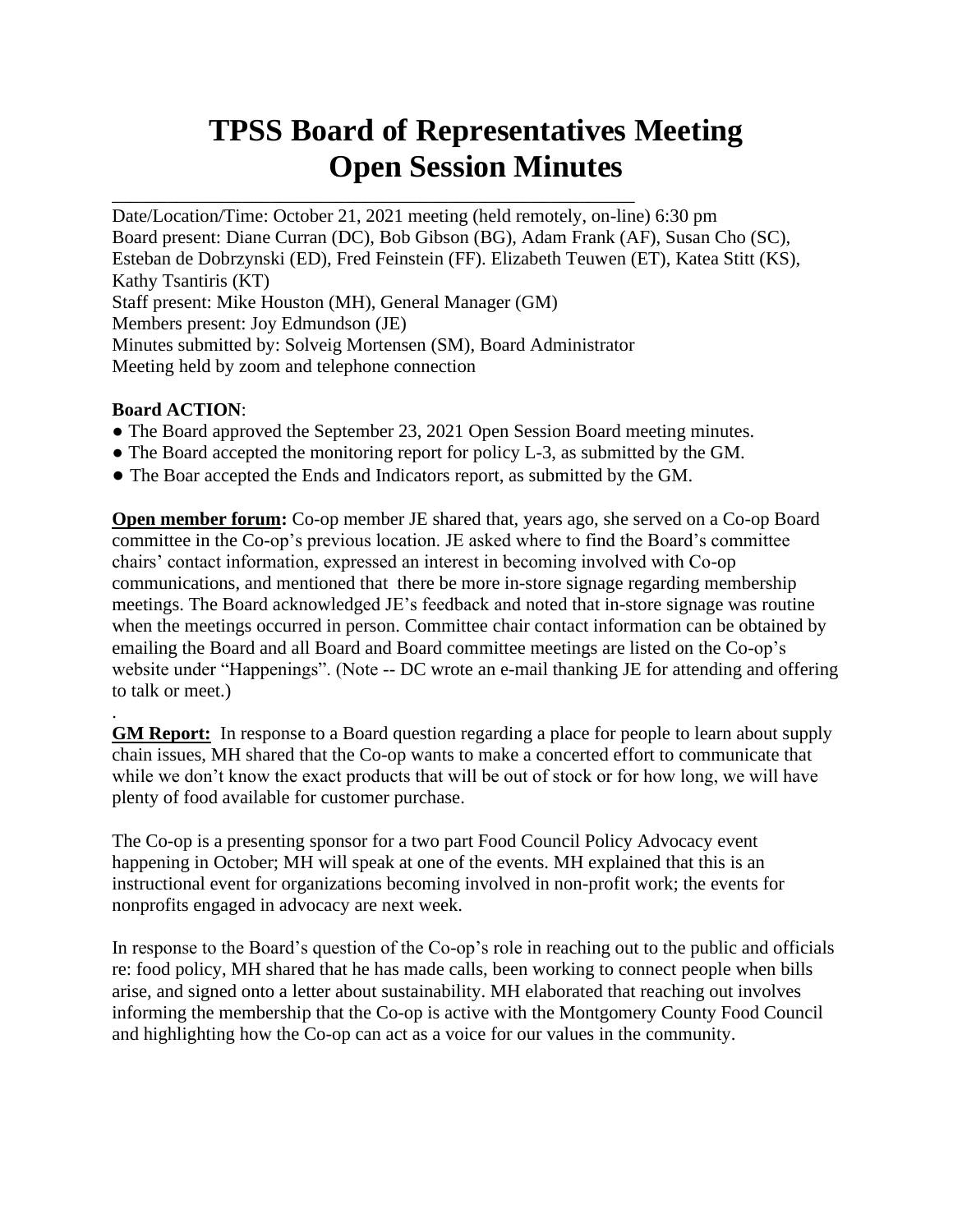A Board member asked if, at the recent Takoma Park Street Festival, there were questions or mentionables which were relevant to work of the Co-op. MH stated that the event seemed well attended, though cut short by the rain, and noted with its being fair trade month, people discussed that topic. MH also said he observed receiving less questions about the Junction than in previous years. FF shared his sense that attendees seemed a little circumspect this year, as people were being precautious and wearing masks and recognition was probably more challenging. FF also recounted having a good discussion re: food issues, with a candidate for an at large position for the council. ET described her conversation at the event re: the recent fluctuations in SNAP benefits. ET summarized how MD SNAP benefits were recently increased after they were significantly reduced from the pandemic coverage amounts and suggested the Board/Co-op could remain informed of SNAP benefit changes.

MH confirmed that at the virtual, fall NCG meeting he saw a lot of new GMs for the eastern corridor. MH explained while he had no data from a survey, etc., early retirement and pressures from being at the front of retail seemed to be significant reasons for the high GM turnover.

MH shared that there is a substantial amount of food system policy work happening throughout the region and the Co-op has been involved in Montgomery County's efforts to work on developing food systems. MH reported participating in some D.C. centered food system events, including the launch of Nourish DC, an effort (of retailers, food producers, food distributors) to bring investment and collaboration to the DC food system. MH remarked that some working on these initiatives in D.C. may already meet goalposts, such as developing commercial kitchen space, co-packing, and distribution/aggregation.

MH suggested that with the expansion being on hold, it might be time to consider additional location options. MH shared that he may begin a conversation with the development consultants at NCG and UNFI and contacts in Montgomery County to explore relocation and/or remodeling options. Even throughout the pandemic, NCG helped other co-ops with expansion pursuits and after their Supervalu acquisition, UNFI has also helped with development tasks, such as finding equipment and advising on new storefront re-sets. MH confirmed that the Co-op has previously made use of NCG's marketing materials and may also use their core-sets, which assembles data from various co-ops and recommends lay-out categories based on sales activities.

In response to a Board member's query re: costs of an additional store, MH shared that he spoke with Nourish DC about grants for development within D.C. The Board and MH recalled the available state grant funds and discussed reconvening the Board's Expansion Committee.

L-3 Compensation and Benefits: MH and the Board noted that MH renewed his contract this year. MH confirmed that the Co-op provides its employees with Blue Cross insurance and described the type of coverage provided under the various plan types.

In response to inquiry, MH explained that the Co-op does not have a policy for paid maternity or paternity leave, but offers generous paid time off and covers staff up to 4 months under the Family Leave Medical Act and allows staff to share their paid time off through a PTO pool. The Board and GM acknowledged how the matter of pensions is a topic raised in collective bargaining discussions.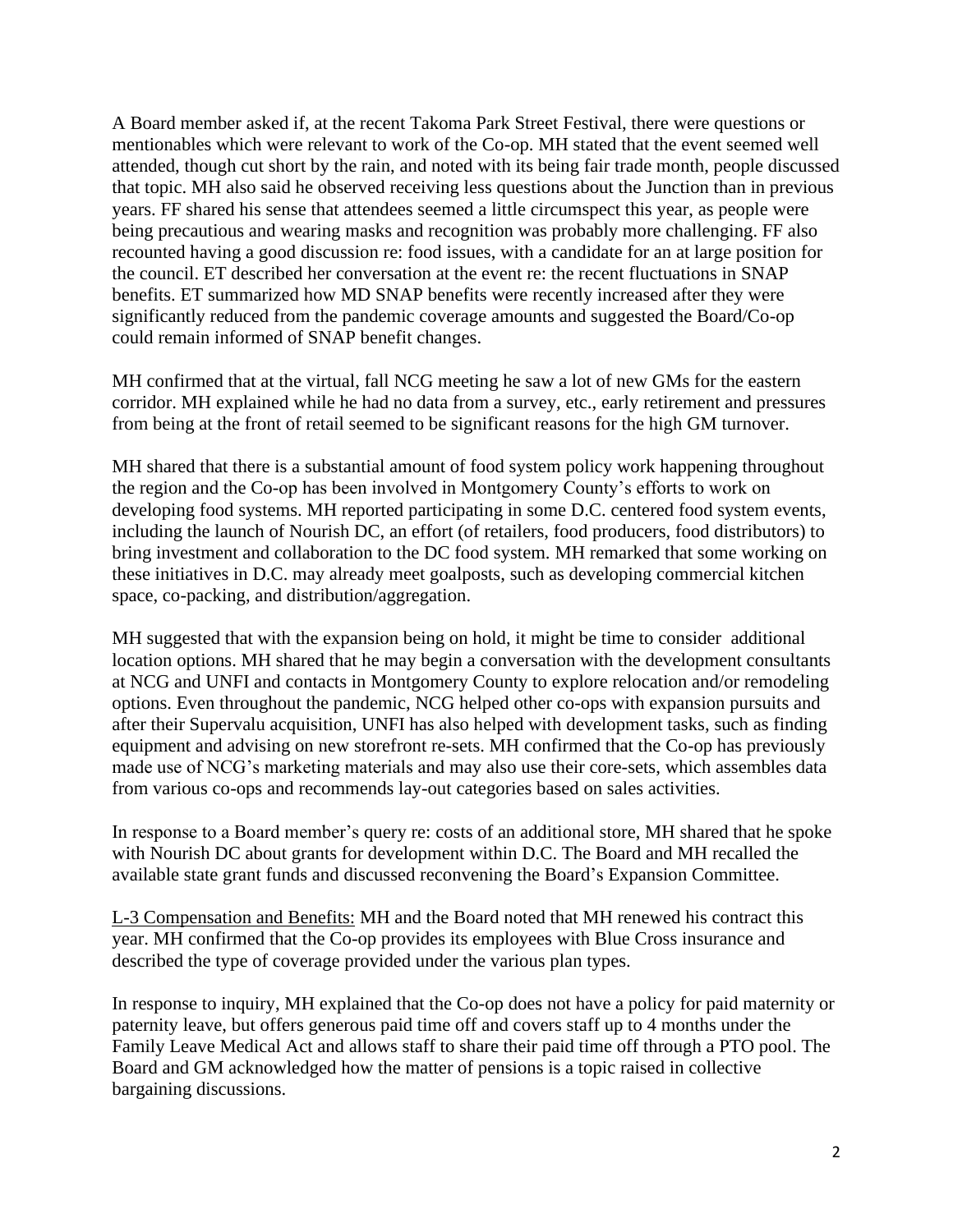The Board and GM also reviewed the topic of hiring people with disabilities. MH stated that anyone can apply for a job at the Co-op, and there are also opportunities to do work trials with a job coach to determine the job's viability. However, unpaid work is not permitted at the Co-op, so offering this opportunity would need to be considered in collective bargaining discussions, first.

**Ends and Indicators Report:** A Board member observed that this Ends and Indicators report was very comprehensive. Board members also made the following points:

● As related to ends indicator #2, "member's having knowledge of the benefits and responsibilities of Co-op membership", an observation--this aim had to be extra challenging in the pandemic.

 $\circ$  FF commented that Co-op's leadership's role in this aim is exemplary and noted that he believes the end is also relevant to what the Membership and Community Activities Committee (MCAC) seeks with developing membership engagement. FF noted a broad interpretation of this end, including ways to engage the membership beyond providing information and referenced other co-ops, who achieve notable attendance at their membership meetings. The Board recognized that the Board leads the charge in gaining membership turnout. MH suggested, over the next several months, the MCAC set four measurable membership engagement targets.

○ As related to ends indicator #6 "Co-op staff having a positive and empowering workplace", it has been good to see various measures implemented, such as weekly manager meetings, the solicitation of staff ideas, and internal promotions. The low employee turnover and all the recent, internal promotions demonstrates that the Co-op can be a place for skill development and advancement. The Board also noted that the GM has been an active player and leader in the community.

○ AF noted a correction: the Ends and Indicators Report stated that net sales were down for the reporting period, when they were actually up.

# **Board Business: Committee Updates: Membership and Community Affairs Committee (MCAC):**

*Meeting report, Member-owner meeting agenda and assignments review:* Board members gave the following feedback about the recently held, fall Membership meeting:

- The meeting was well done and a recording is available on the Co-op's website.
- The Board candidates for this year's election supplied good information, but it would be good to have more candidates and meeting attendees.
- Various factors may have affected attendance: a non-contested election, a pause on Junction updates, and the amount of time people already spend in virtual meetings.

FF reported discussing in the last Membership Committee meeting plans for the fall membership meeting and the evolving focus of the MCAC. KT summarized how the MCAC considered if the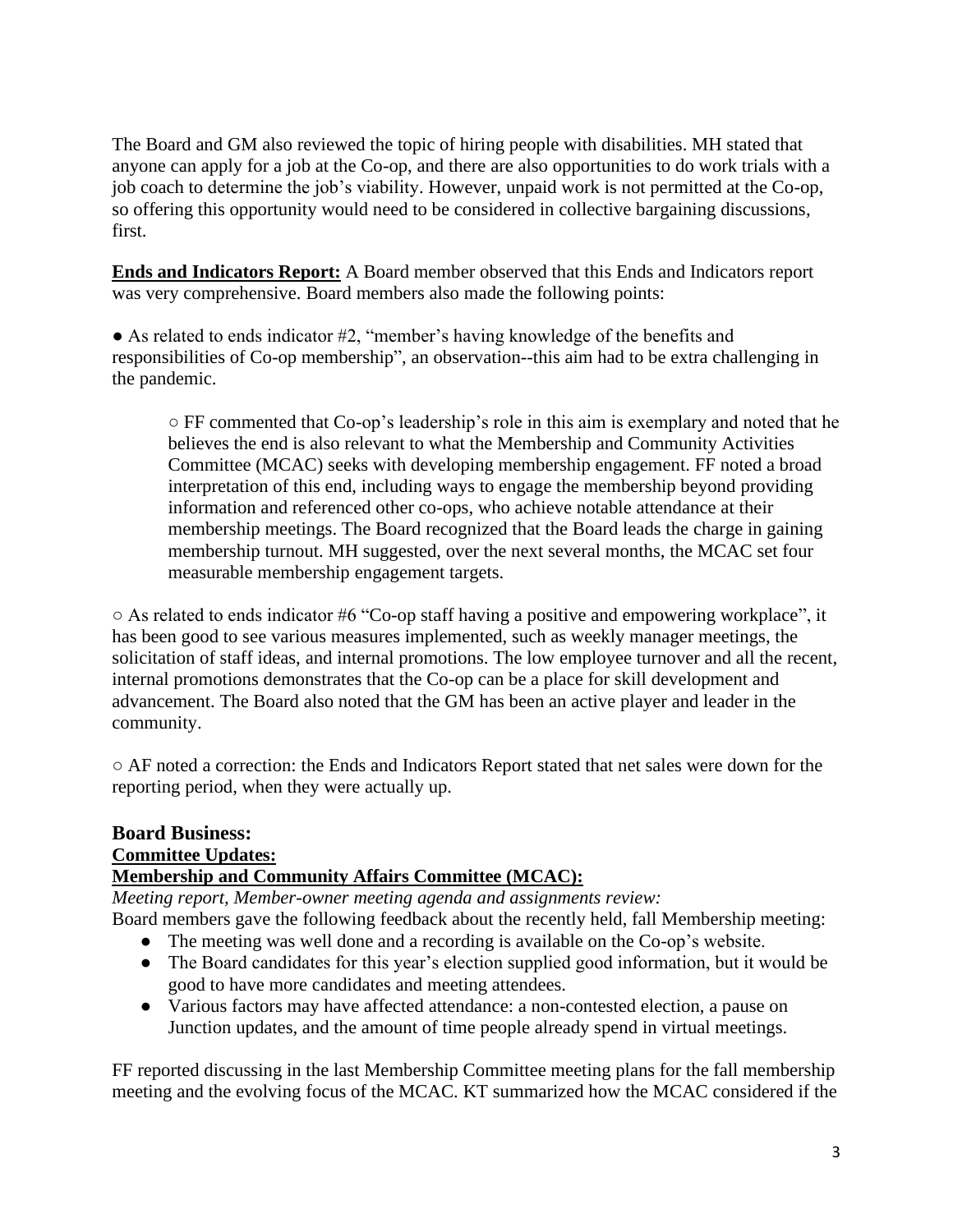Committee's concerted focus on its policies may have moved the Committee away from actually engaging with Co-op members. The MCAC, she explained, wants to work with the GM and be mindful of its role, while developing a membership engagement proposal for the upcoming year. KT listed the different ideas the MCAC had brainstormed and planned to bring to the Board: a speaker series, possibly re: food systems and climate change; membership meetings with specific discussion topical; "theme" months; recipe sharing; and potentially a "challenge" that members could sign up for.

FF also reported the MCAC's discussing what would engage members and accessing the Coop's consultant for ideas about how to learn the membership's interests. A Board member shared that she had spoken with the consultant and heard that membership engagement is a challenge for many co-ops. Another Board member gave the feedback that the MCAC may just want to focus on what connects people to the Co-op, promote those features/interests, and look for a turn-out. A Board member recognized how interest is generated by conflict and gave the feedback that the Board's role may entail illuminating urgency around issues.

MH shared his experience that this co-op does not always see scheduled event turn-out, but does garner economic and remote participation. MH noted the successes of food and jacket drives and member surveys, which can be completed on people's own schedules.

# Nominating Committee:

*Board proposed slate of Board officers and Board staff to certify the election;* BG stated that there are three slots on the Board and three people running for the election.The Board selected a Board member to certify the election.

Meeting adjourned at 7:45pm

Board Representatives' Committee Memberships: Membership and Community Affairs Committee: (FF Chair) FF, DC, KT, ET, ED Finance and Audit Committee: (AF Chair) AF, SC, BG, KT (DC, ET as ex-officios) Personnel Committee: (DC Chair) DC, KS Policy Committee: (SC Chair) SC, AF, KT Nominations Committee: (BG Chair) BG, FF Junction Committee: (FF Chair) FF, DC, BG, KS, ET, ED Diversity, Equity, and Inclusion KS (Chair), SC, AF, BG, KT Expansion Committee: (AF Chair) AF, SC Board Development Committee: DC, AF (chair position shared)

# **Term 2020-2021 Meeting Attendance:**

|        | Dec | Jan    |        |   | Feb.   Mar   April   May   June   July |   |   |        | Aug | Sep |
|--------|-----|--------|--------|---|----------------------------------------|---|---|--------|-----|-----|
| Cho    | ∗   | $\ast$ | $\ast$ | ∗ | ∗                                      | ∗ | ∗ | ∗      | ∗   | ∗   |
| Curran | ∗   | $\ast$ | $\ast$ | ∗ | ∗                                      | ∗ | ∗ | $\ast$ | ∗   | ∗   |